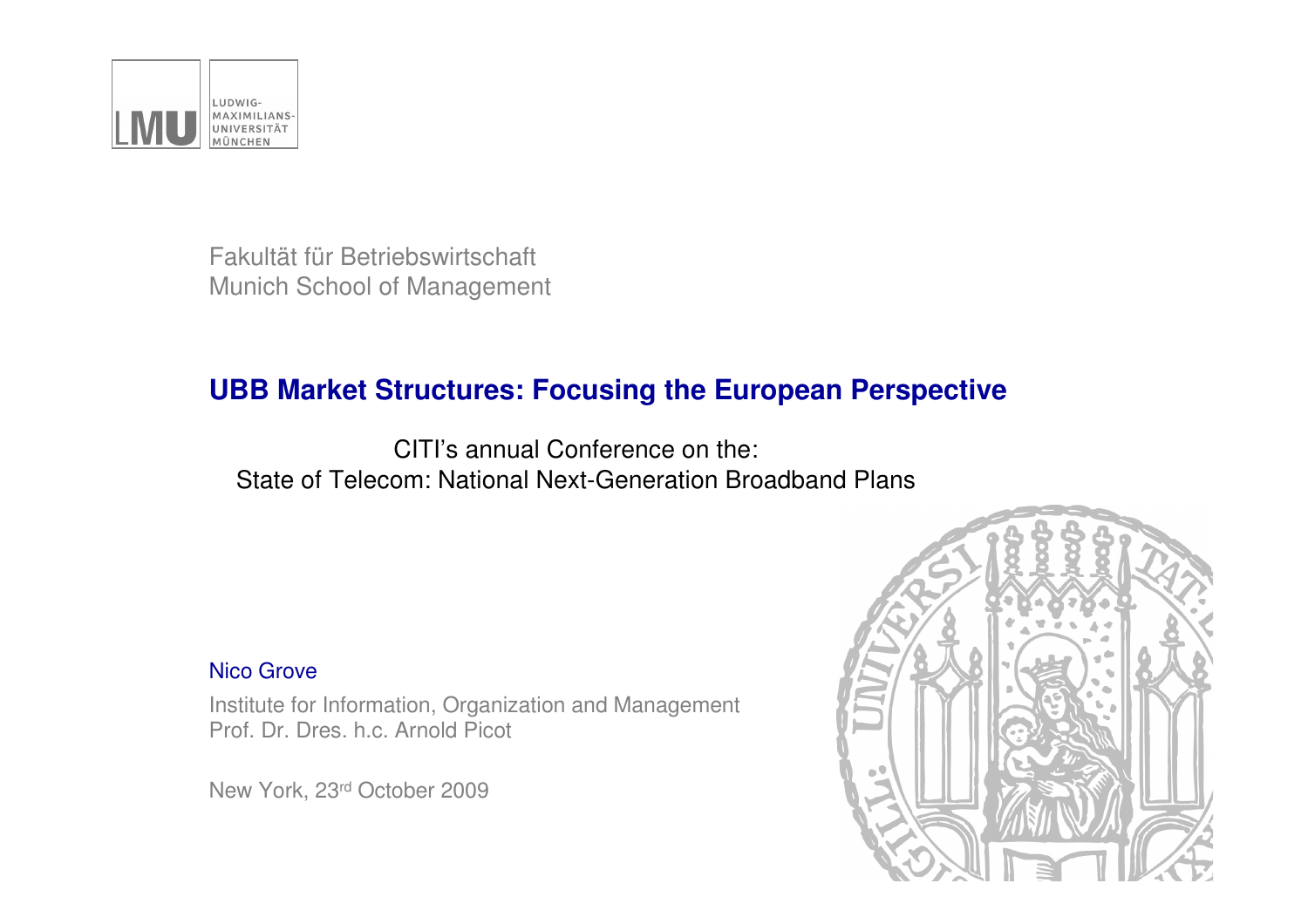



### **Agenda**



#### **Expected Industry Structures**

**The Future of Wireless**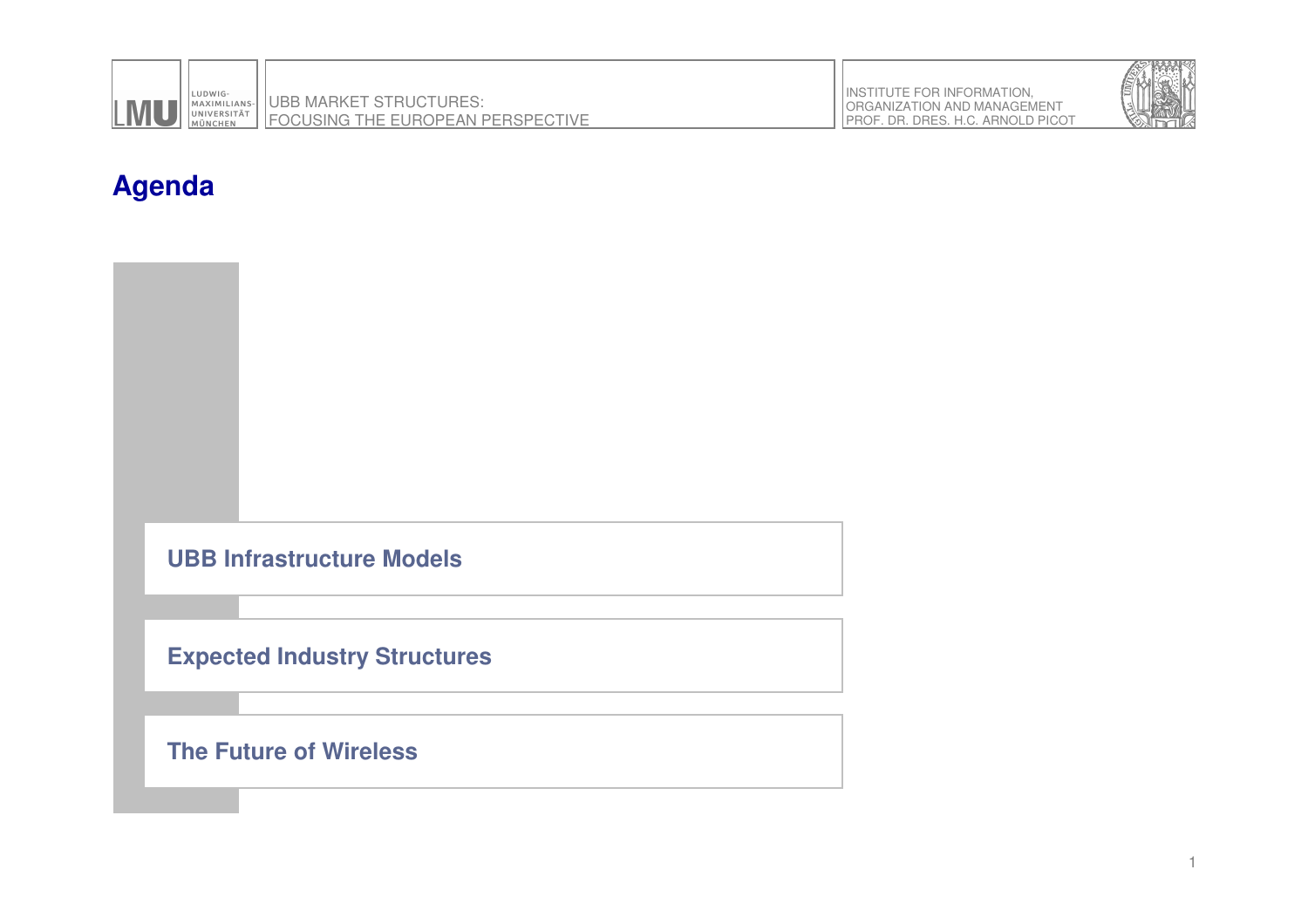



#### **Whereas shifting to UBB is an option for some nations, for the European Union closing the white spots is of major importance.**

**National Broadband Plans compared**

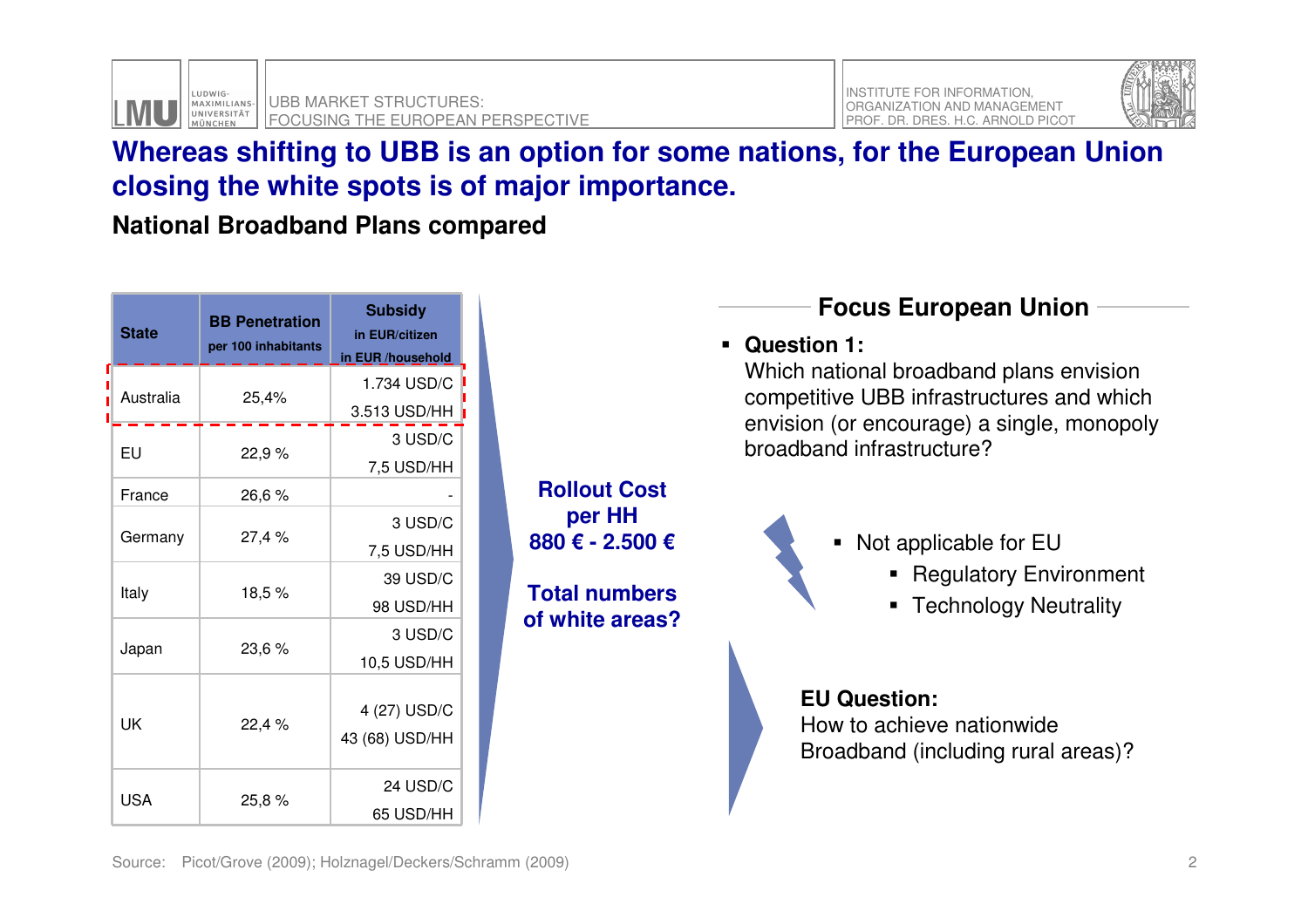



### **Technology Neutrality is a fundamental concept not favoring UBB. The German Regulator published broadband measures accordingly.**

**Framework and Measures**

#### **Technology Neutrality**

**One of the five principles underpinning the regulatory framework (2002) 2002/21/EC:**

- "…making regulation technologically neutral, that is to say that it **neither imposes nor discriminates** in favour of the use of a **particular type of technology**, does not preclude the taking of proportionate steps to promote certain specific services where this is justified, for example digital television as a means for increasing spectrum efficiency."
- **Exemptions:**
- **Efficiency increase?**
- Social welfare?



#### **Selected BNetzA Measures**

**I**Risk reduction

- Adequate access and access pricing**II**
- Increase planning security**III**
- Exemptions from regulation for Open Access**1**
- Support of infrastructure sharing/cooperation**3**
- Higher termination fees for FTTB/H**12**
- **13** Subnational markets under consideration
- Digital Dividend and further spectrum**V**
- Infrastructure mapping**VI**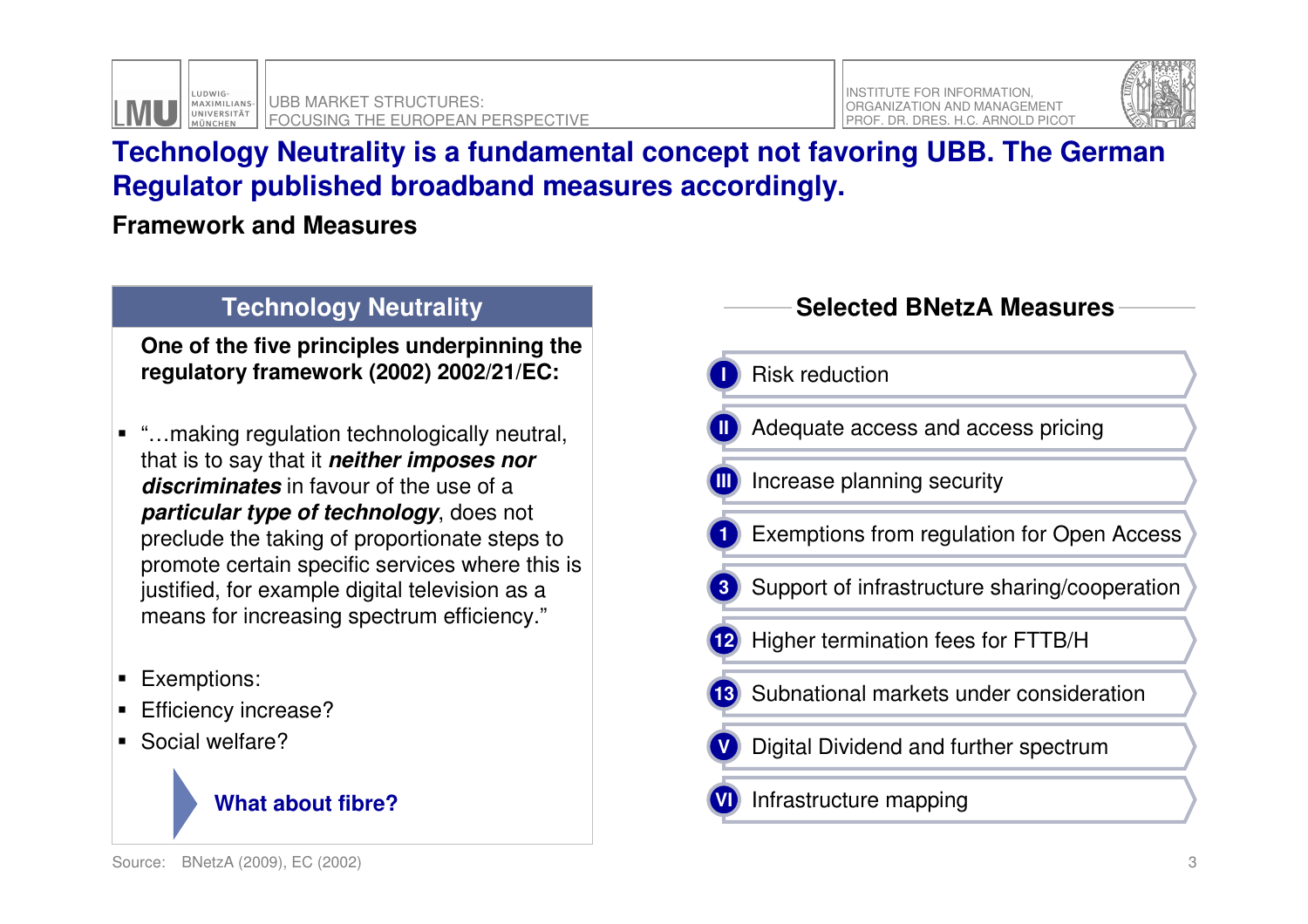



### **The introduction of subnational markets allows for infrastructure competition in population dense and service competition in population sparse areas.**

**Expected Industry Structures in the EU**

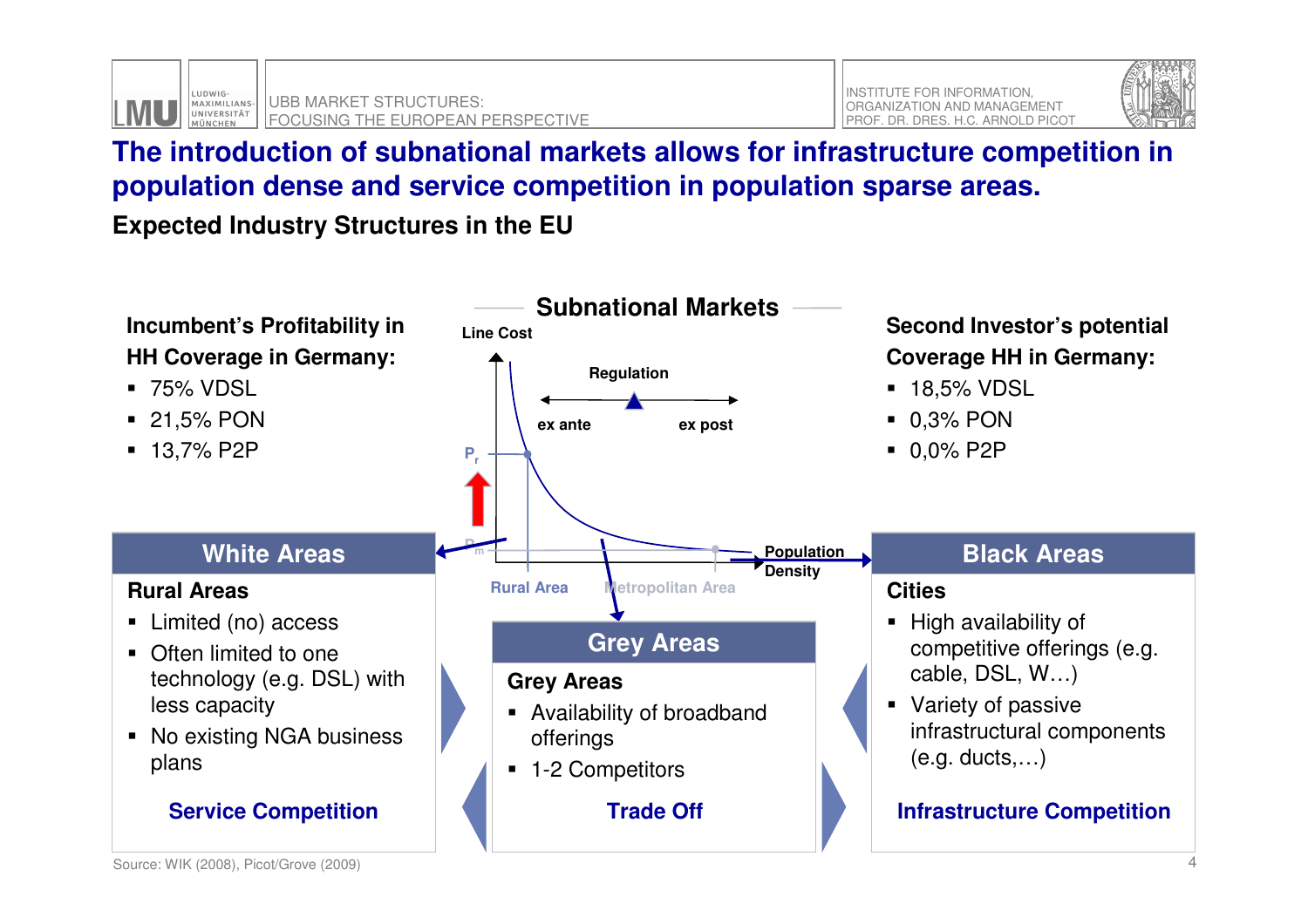



#### **GSM has gained a nationwide coverage, 3G is focusing population dense areas, and LTE will represent the next "spots" within 3G cells.**

**Future of wireless Broadband**





- Ultra high data rates only achieved over very short distances wirelessly
- Wireless access points should be as close as possible to the CPE

Source: Vodafone (2009); 3GPP (2009);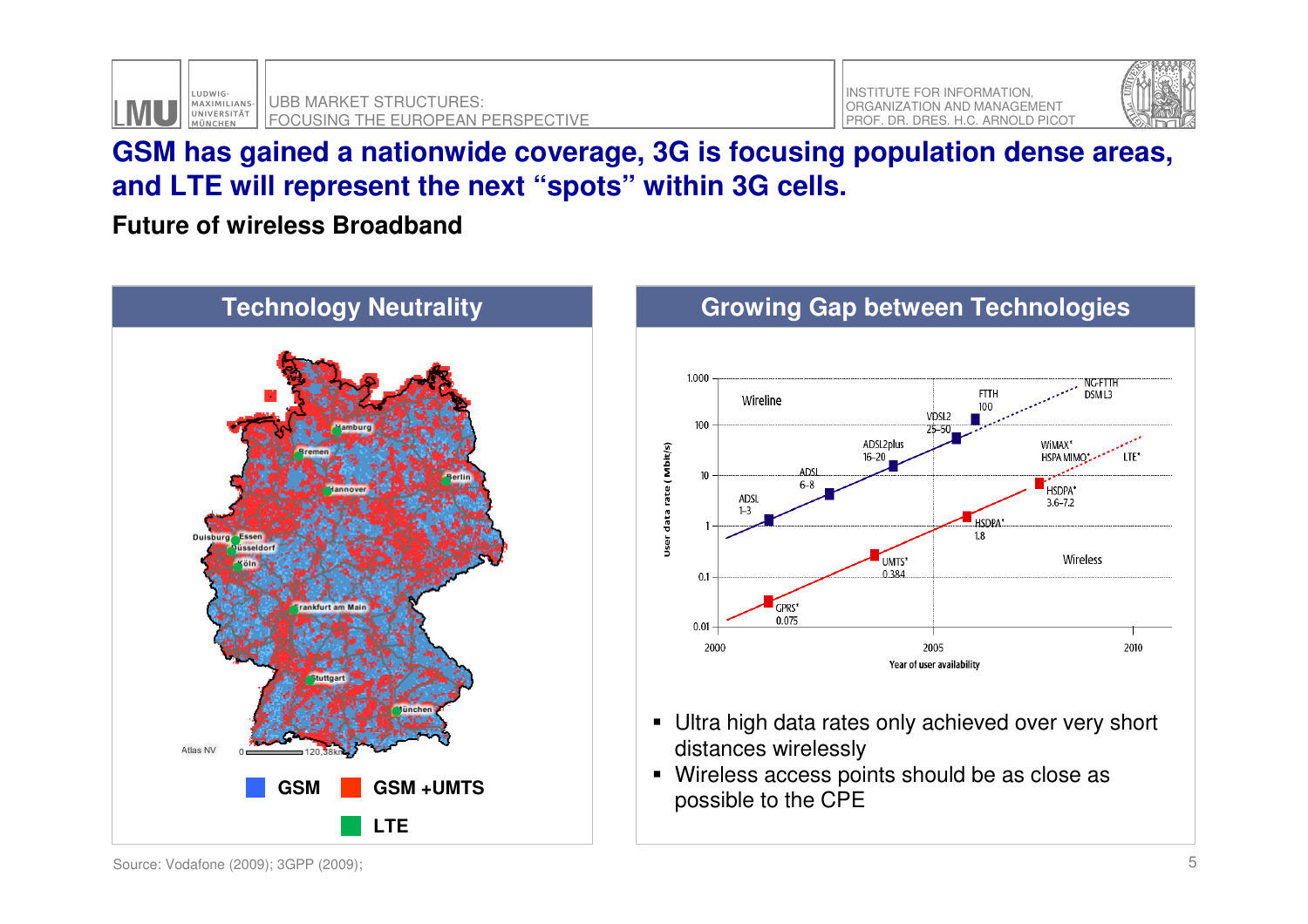



# **A pilot project Grabowhöfe shows up major drawbacks and denies an intended use of the Digital Dividend for the primary provision of broadband to rural areas.**

**Case Study: Grabowhöfe**



- Grabowhöfe: 165 inhabitants on 31.12 km<sup>2</sup>
- DSL light partially available (128 kBit/s)
- E-Plus/Ericsson/Ministry of MWP Cooperation
- Frequency Range: 790 862 MHz
- UMTS HSDPA Technology with 7.2/1.5 Mbit/s
- Results:
	- 1/5 traffic of "normal" Internet User
	- Majority connections < 3 Mbit/s

**Pilot Project**



Source: Data on pilot project published by E-Plus Mobilfunk GmbH & Co KG (2009), MWAT (2009a, 2009b)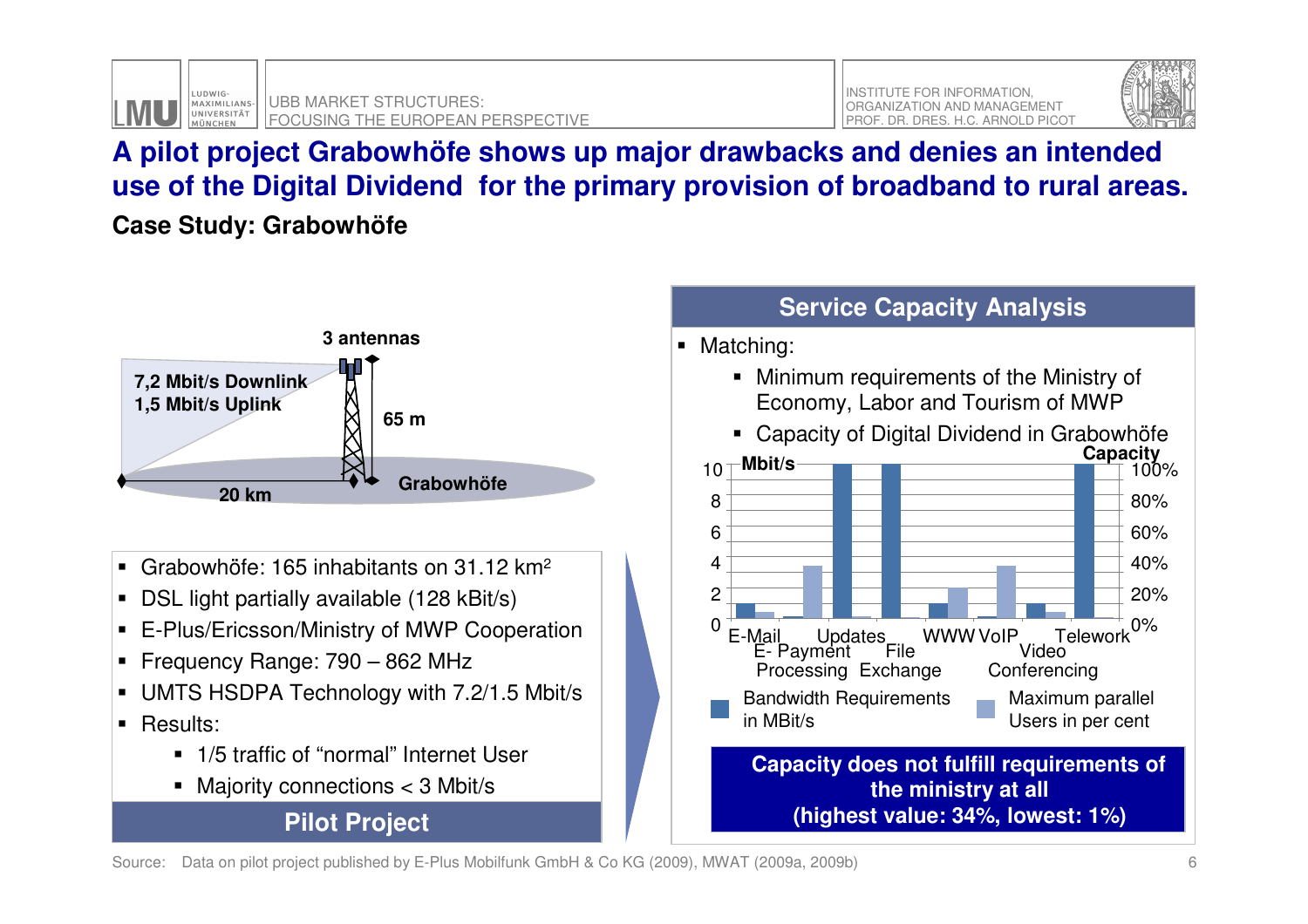



## **SUMMARY**

#### **Immediate Governmental Action**

- **Closing Digital Divide**
- **Need for Public Funding (e.g. PPP)**

#### **Technology Neutrality**

- **Existing markets compatible with new (innovative) ones?**
- **Focus on fibre required due to sustainability?**

#### **Infrastructure Separation**

- **Examples: Australia, UAE, UK**
- **Last measure to incumbent?**

#### **Wireless as secondary (U)BB**

- **Fixed broadband as primary provision**
- **Wireless is always a shared medium**